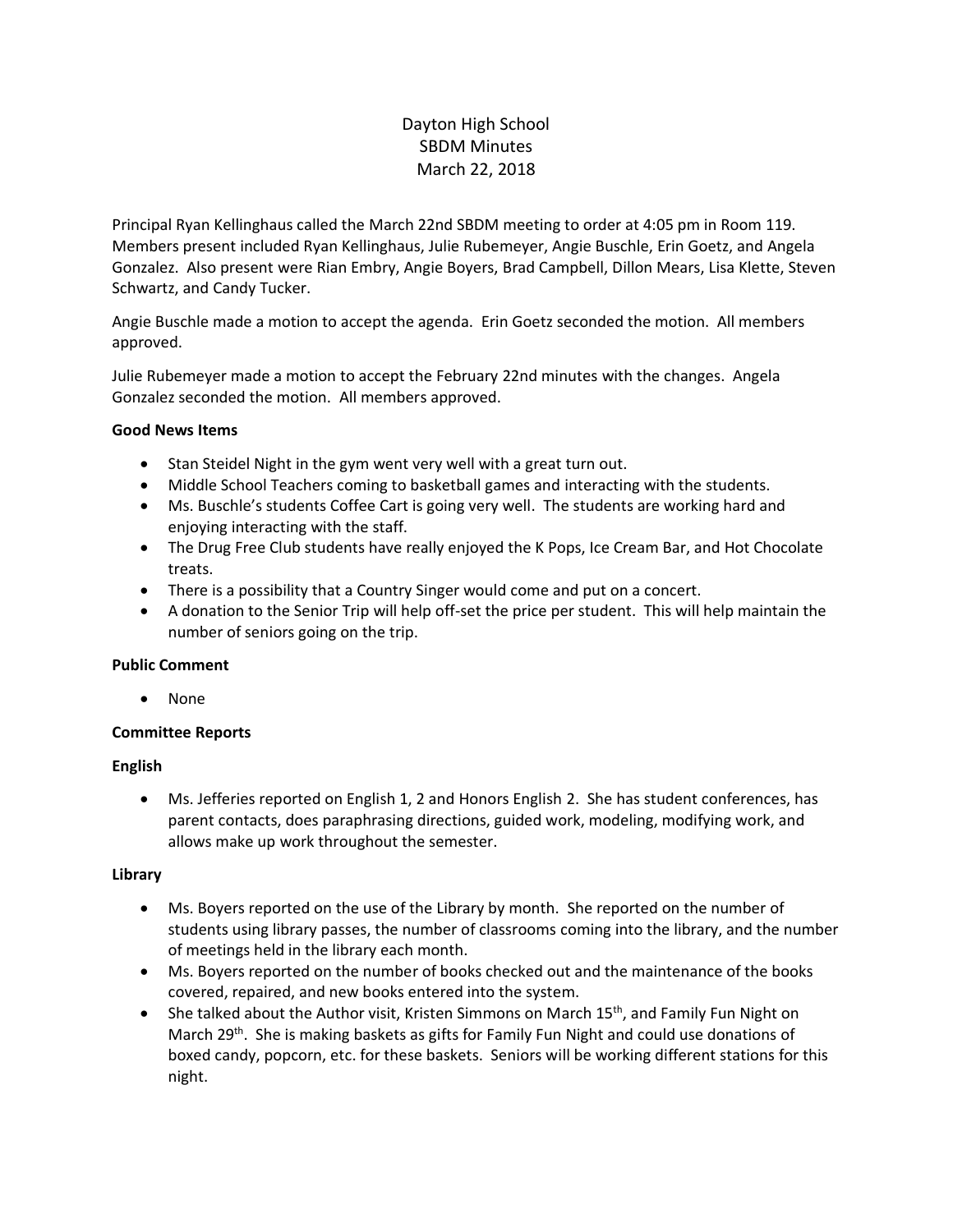## **Special Education**

- Ms. Buschle reported for the Department. Each Special Education teacher has students spread across several grade levels and are trying hard to help all their students. All of the Sp. Ed. Teachers are using some or all of these interventions: using small group instruction, modified tests/quizzes, pre-teaching/re-teaching terms and strategies, making parent phone calls, has after school resource time, if necessary pulling students from other classes to help them get caught up, collecting missing assignments, doing weekly grade checks, and Friday School.
- Ms. Buschle shared failure rates from previous years and said we have been trying to lower the failure rate by 10% each year, so far this year we are up by a little more than 1%, but this could be due to the change in structure of the caseloads. They are working on getting a resource class back for next year.

## **Student Achievement Report/Data and School Improvement Planning**

• Fifty-three students need to be college and/or career ready. We have 8 career, 3 college, and 19 that are both college and career ready. We still have twenty-three that need to complete one or both.

## **Budget Report**

• The deadline for Department Monies to be spend is February 28th. At this point most have not spent their money.

## **Bylaw or Policy Review/ Readings/ Adoption**

- Ms. Chan reported on the Youth Service Center. She had the FRYSC SBDM/Principal Agreement that needed to be reviewed and signed for this year. We reviewed the council/school policies and Mr. Kellinghaus signed the Agreement.
- Policy 8.04 was revised. Angela Gonzalez made a motion to accept the revision. Erin Goetz seconded the motion. All members approved.
- Mr. Kellinghaus stated that Sections 1 through VII of our by-laws have been reviewed during our previous SBDM meetings this year. Section X about Committees will be reviewed next month. Mr. Kellinghaus will also give us a list of committees, and which are required by law next month.

Angie Buschle made a motion to extend the meeting. Steve Watson seconded the motion. All members approved.

## **Old Business**

- Ms. Buschle shared the information on next school year's calendar. The City and Community also had an input on the new calendar.
- Teachers were surveyed about grading/assessment practices and challenges. The results were sent to the SBDM members and will be discussed at the next meeting.

## **New Business**

• The Needs Assessment last year was based off CSIP. Let Mr. Kellinghaus know your input.